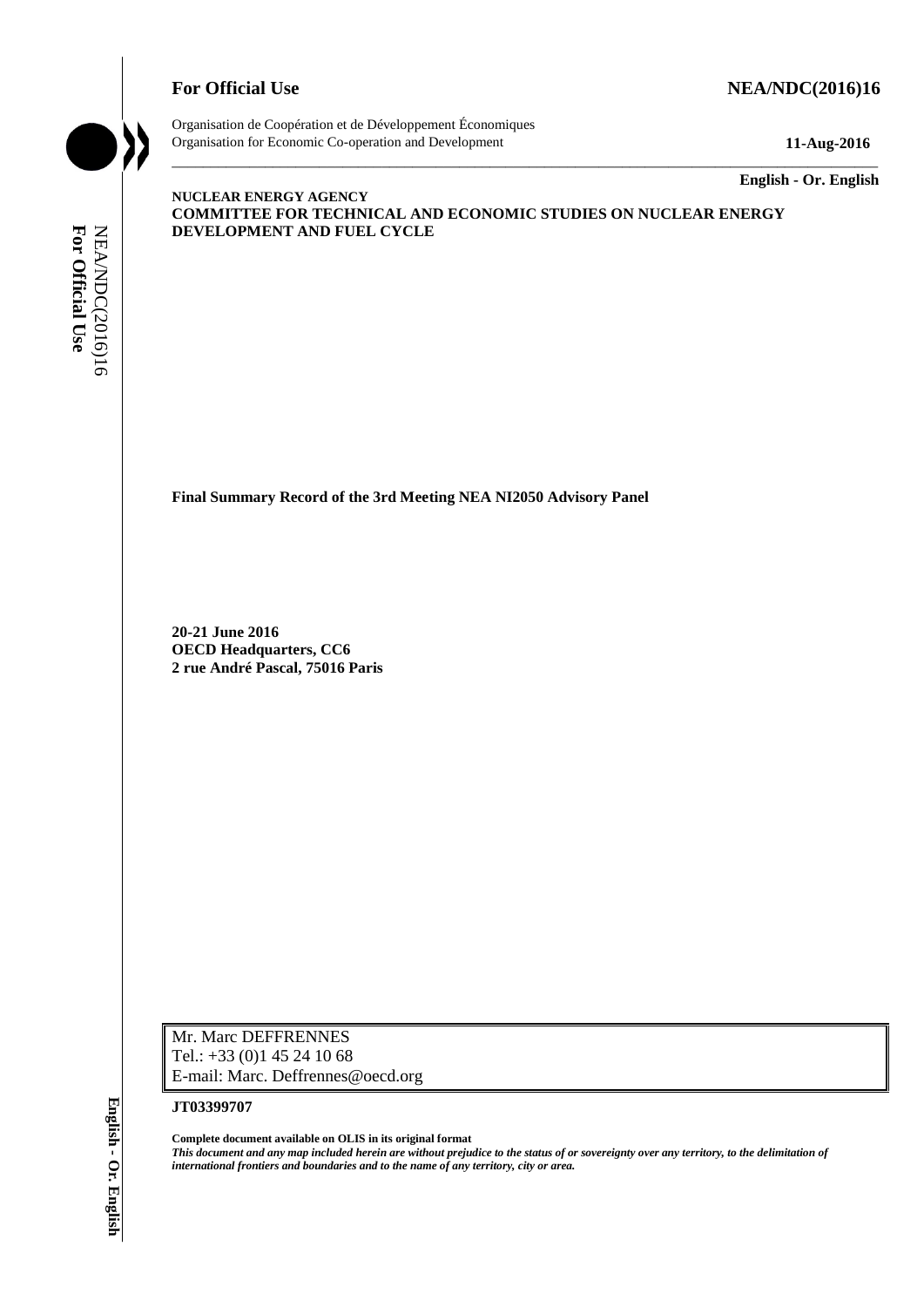# **NEA NI2050**

# **Third Meeting of the Roadmapping Advisory Panel**

# *NEA Roadmap for R&D Priorities fostering Nuclear Fission Innovation for a low carbon sustainable future*

## **OECD Headquarters CC 6 20 and 21 June 2016, Paris**

# **SUMMARY RECORD**

#### **Main overarching outcomes/conclusions**

1. Out of the presentations (by the Chairs of the Experts Meetings) and the discussions and brainstorming, there are two "time frames" to consider for NI2050: one for priority pre-competitive shared research and development to push innovative technologies to market for 2030, and another one for 2050 (and beyond for some technologies which will need more time).

2. At a first glance, the first timeframe applies to Gen II (LTO) and Gen III (new build) – for which issues as safety and economic performance, in particular, are crucial.

3. The second timeframe applies to Gen IV systems (GIF, including SCWR, but also possibly other systems) – for which the main driver, in addition to safety and economics, is also "sustainability" linked with the closing of the fuel cycle, ia partitioning and transmutation.

4. Waste management and decommissioning aspects are to be considered for both. R&D in these fields for the shorter time frame is rather close to industrial applications, but these aspects have to be integrated from a full lifecycle perspective for future reactors and systems.

5. This "division" in generations will have to be consolidated when focussing on R&D priorities since most of the research applying to Gen II and III also benefits Gen IV. In addition, there appear to be a number of crosscutting areas which, by nature, are covering the short and the long term perspectives (materials, modelling and simulation, etc.). This also applies to most of the necessary infrastructures which can fulfil the needs related to all generations.

6. In any case, it is necessary to cover, for both timeframes, large plants, SMRs, electric and non electric applications, in the perspective to have nuclear energy contributing to the low carbon energy future.

7. In order to progress in line with the ToRs agreed by the Advisory Panel, as recalled below,

The objective of the NI2050 roadmapping is to identify R&D strategies and associated priorities to achieve commercial readiness of innovative sustainable nuclear fission technologies in a fast and cost effective manner. For the 2050 perspective, the IEA ETP 2DS (2 Degree Scenarios of the 2015 Energy Technology Perspectives of the International Energy Agency) serves as the reference.

and to build on the substantial material developed by the NI2050 Experts Meetings of March/April, it has been decided to create two subgroups of the Advisory Panel to elaborate some priority list according to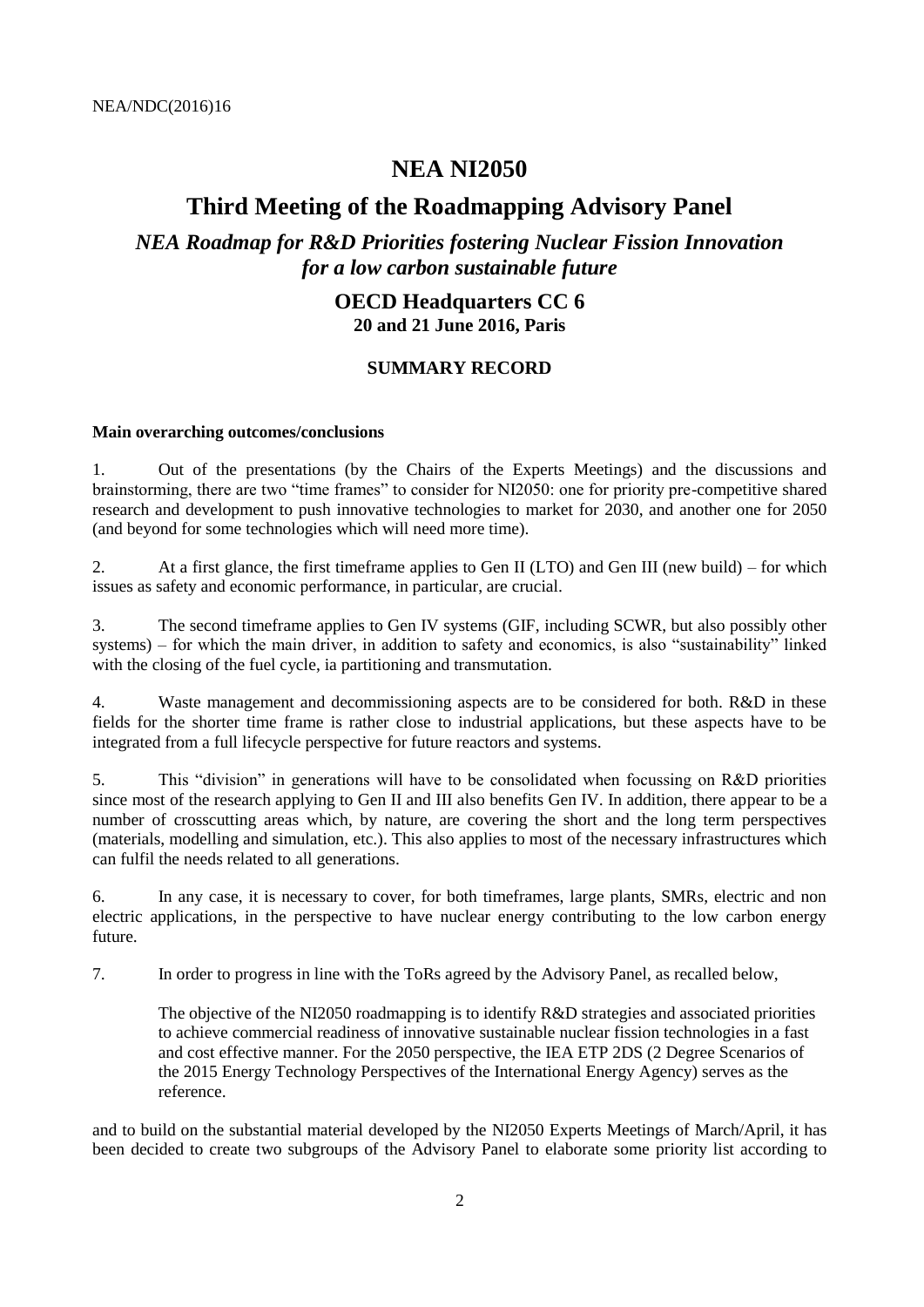strategic criteria to be defined and to look how innovation can accelerate the commercial readiness of technologies within the defined timeframes (2030/2050+).

8. The Secretariat has been tasked to propose names for these two subgroups, check the availability of possible members, discuss it with the Chair and Vice-Chairs (Fiona Rayment, Kathryn McCarthy, Frank Carre, and one more to be nominated (from Japan or Korea)). Then to circulate the proposal to the full Advisory Panel through silence procedure.

- 9. The task of these two subgroups would be to:
	- List main high level issues/stakes to be tackled to ensure nuclear energy plays its role in the given timeframes (2030/2050+). The outcomes of the NI2050 Experts Meetings of March/April will serve as a basis, in addition to participants' knowledge on existing R&D and innovation roadmaps. A reflection will also take place on possible major "game changers" and interactions with nonnuclear R&D and innovation;
	- Define which technology development or innovation needs to be done to tackle these issues leading to commercial applications in the given timeframes, and identify the scope of associated actions in the precompetitive domain, to be implemented through international cooperation;
	- List what are the necessary major infrastructures and resources necessary for this to happen existing, available, new, etc., and evaluate the potential for shared/pooled infrastructures. A particular aspect to cover is the verification/qualification steps for which either existing experimental data or new one needs to be available. Therefore databanks make full part of the "necessary infrastructures";
	- Define and analyse the constraints that are hindering or slowing R&D and innovation and what can be done to remove these constraints – this should cover inter alia the cooperative actions that can ease regulatory processes;
	- Evaluate the potential for cross-cutting/multipurpose approaches to increase efficiency in R&D and innovation;
	- Analyse how working in parallel rather than in sequence is feasible to accelerate;
	- Clarify what are the associated financial aspects/difficulties and how far can the burden be shared by international collaboration and/or public/private partnership;
	- $\bullet$  Etc.

10. As explained before, these two subgroups will have to work closely together, to reflect the "continuity" of research over time, even if the focus of the subgroup 2030 will be more on industry driven priorities (what needs to be done pre-competitively for industry to engage) and of subgroup 2050 on energy policy driven priorities (what needs to be done to ensure nuclear will be ready to be part of the low carbon energy mix – noting that what will really happen cannot be predicted since it depends on many factors and their associated uncertainties. But one needs to have solutions/options ready for industry to take up when appropriate). Therefore, the common works are as much important as the separate activities of the two subgroups, and need to lead to a single consolidated outcome, showing a smooth innovation process from now on to 2030, then 2050, and beyond.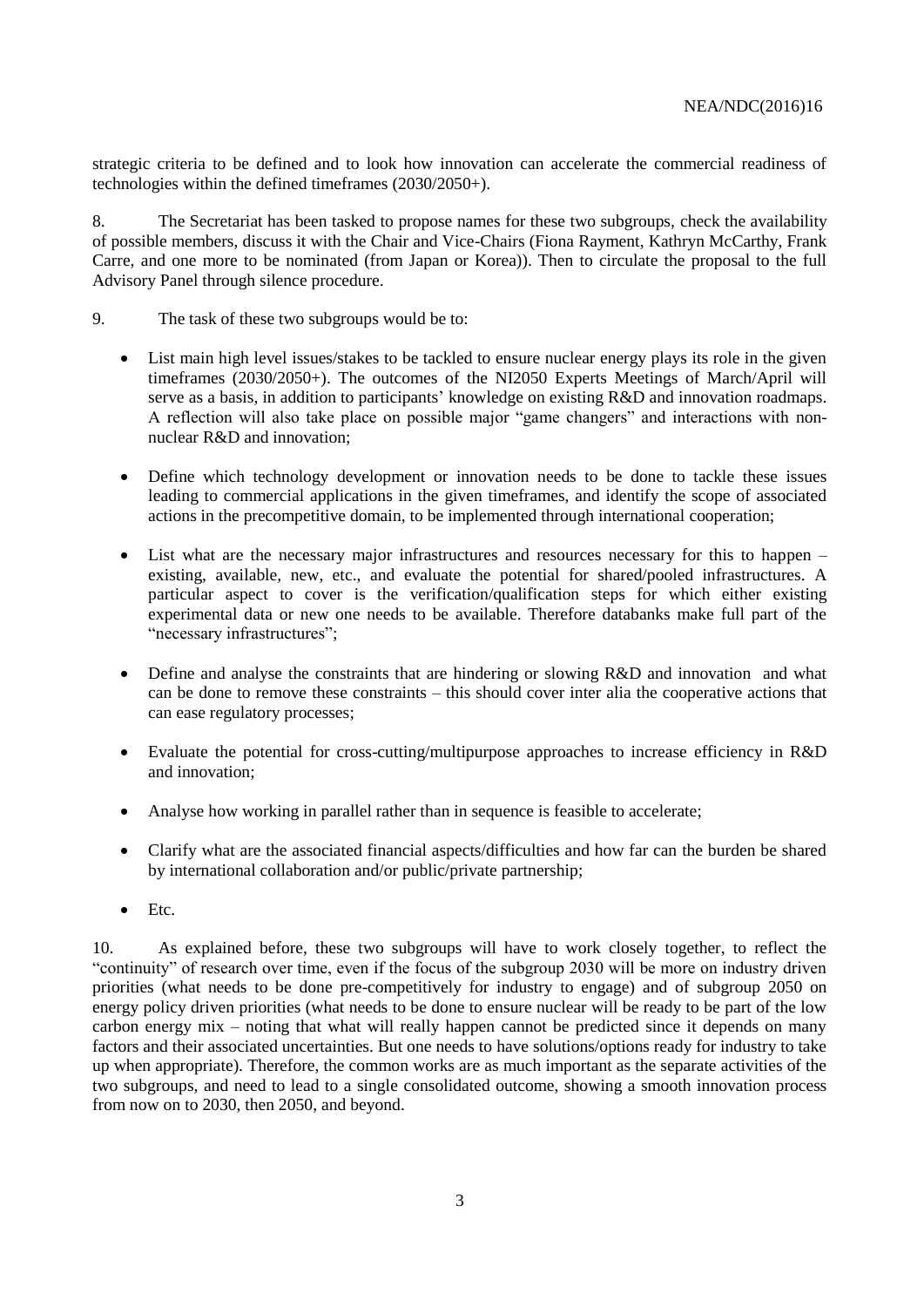11. It is proposed to have meetings of the two subgroups (in parallel and joined) over 3 days in the first full week of September. Ideally, the members should physically participate in the first meeting at the NEA in Paris. In case further meetings are needed, it would then be organised on the basis of ad-hoc video or tel conferences.

12. The objective of the first meeting will be to start with the list of items under point 3 above, define more precise issues and questions which may then be "tasked" to "ad-hoc expert groups". These experts groups may be established based on the NI2050 March/April Experts Meetings (in particular their Chairs), but should also take account of existing working groups where they exists. In particular, a number of existing NEA Working Parties, Working Groups, Task Forces, Joint Projects, may bring much added value in their field of competence and also, in return, benefit from being integrated in the more global NI2050 perspective – as it appeared from the presentations made by the NEA Science, Safety and Waste Divisions during the 3rd NI2050 Advisory Panel meeting. "Outside" Groups may also be used, if appropriate, such as the GIF SSCs, existing Platforms or other frameworks such as NURESIM for numerical simulation, IGDTP for geological disposal.

### **Some Details**

13. The meeting was opened by the Chair (Ms Fiona Rayment) and the Director General of the NEA. At the outset, it was proposed to nominated Vice Chairs. Ms Kathryn McCarthy (US INL) and Mr Frank Carré (FR CEA) were proposed and supported by the Advisory Panel. Japanese and Korean Members of the Advisory Panel were asked to nominate one Vice Chair (only one - for "Asia" - to provide a good geographical balance) in advance of the next meeting.

14. The Chair recalled the main central objective of the NI2050 Roadmapping as agreed by the Advisory Panel in the ToRs.

15. The Agenda for the meeting was presented and agreed. It can be found, as well as the list of participants, on the NI2050 website: www.oecd-nea.org/ndd/groups/ni2050ap.html

16. The website is now fully operational and accessible for all Members of the Advisory Panel as well as all experts who have participated in the NI2050 Experts Meetings. They all have been informed by email, with the procedure to get a password.

17. The Secretariat proposed to open the website for free consultation (without password). The Advisory Panel decided to reconsider the question at the next meeting.

18. The Agenda had been structured to offer the opportunity to the Chairs/CoChairs of the NI2050 Experts Meetings to report on the outcomes of the March/April meetings. But it also included presentations by the NEA Science, Safety and Waste Divisions on their activities (at Committee, Working Groups and Parties, Task Forces and Joint Projects level). This showed the wide scope of already ongoing R&D related activities happening within the NEA framework. This is to be further taken into account, besides the outcomes of the NI2050 Experts Meetings, for the next steps of NI2050. All presentations are available on the website.

19. The Secretariat gave a brief update on the NI2050 Survey process. Returns from some major "players" in fission R&D are still missing, but the analysis of the Survey return has been started with the US case. The outcomes of this analysis have been briefly presented, including in charts, but will not be distributed at this stage. This will be done later when more Member Countries returns will have been analysed.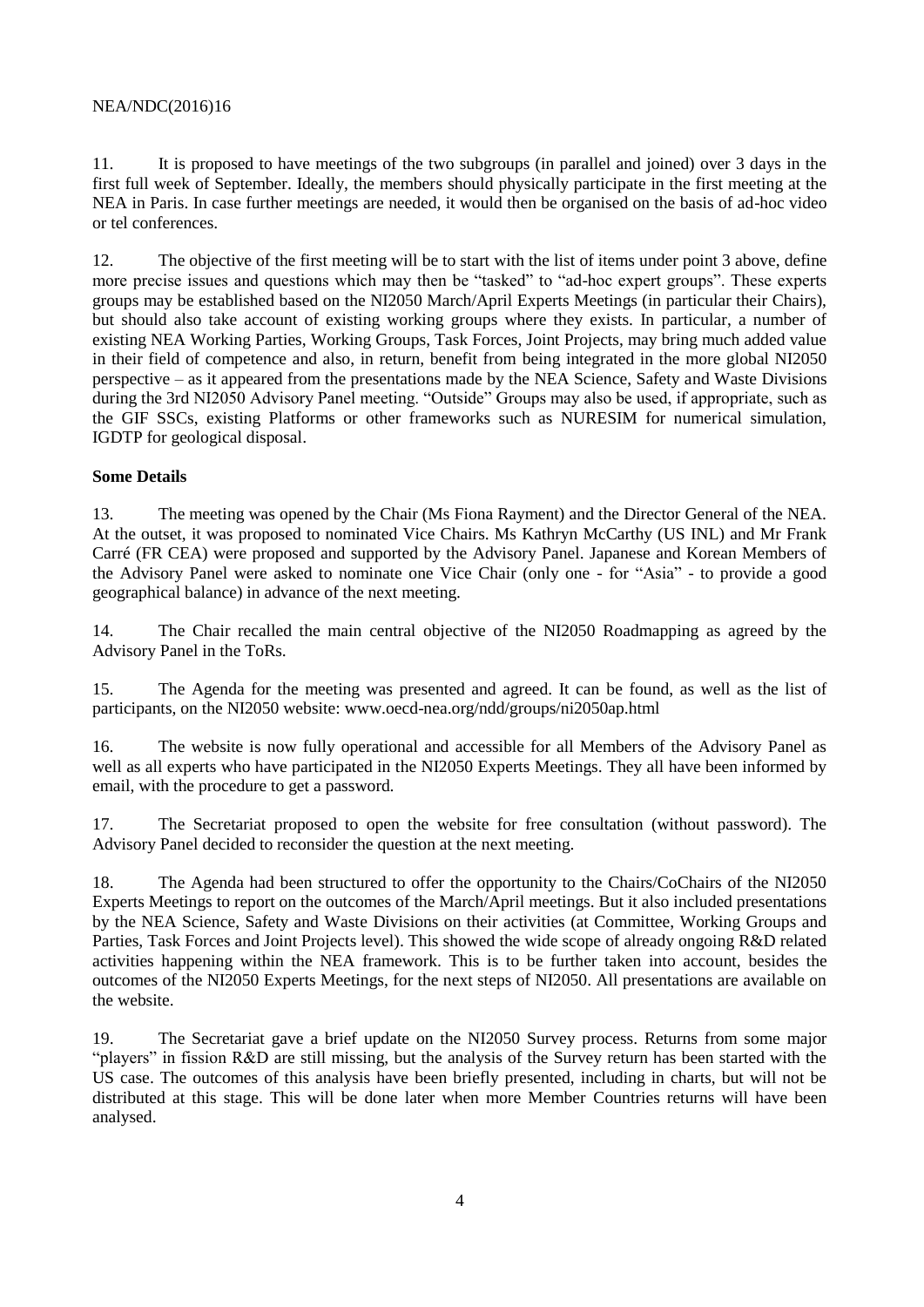20. The meeting ended with a two-hour discussion/brainstorming session which has been translated in the main overarching outcomes/conclusions presented above. The main message from the discussion is that the future of nuclear energy lies first (2030 perspective) in the safe and economic long-term operation of existing plants and on the ability to build new plants economically. This is much dependent on the evolving electricity market. R&D priorities needs to be defined assuming the market will become more effective with time. For the longer term (2050 perspective and beyond), it is impossible to know, for the present time, what are the real prospects for the commercialisation of Gen IV systems. R&D priorities need to be focussed on providing viable options to allow industry to make commercial decisions at the appropriate time in the future (in function of diverse enabling conditions which will prevail at that time). Therefore, it seems reasonable to have some R&D priorities phased towards demonstration (as defined in the ToRs of the NI2050 Roadmapping). To reflect these two timelines and associated priorities, the Chair proposed to establish two subgroups of the Advisory Panel to analyse how R&D can be economically accelerated to bring innovative technologies to the market for commercial applications, in the 2030 and 2050+ perspectives, respectively.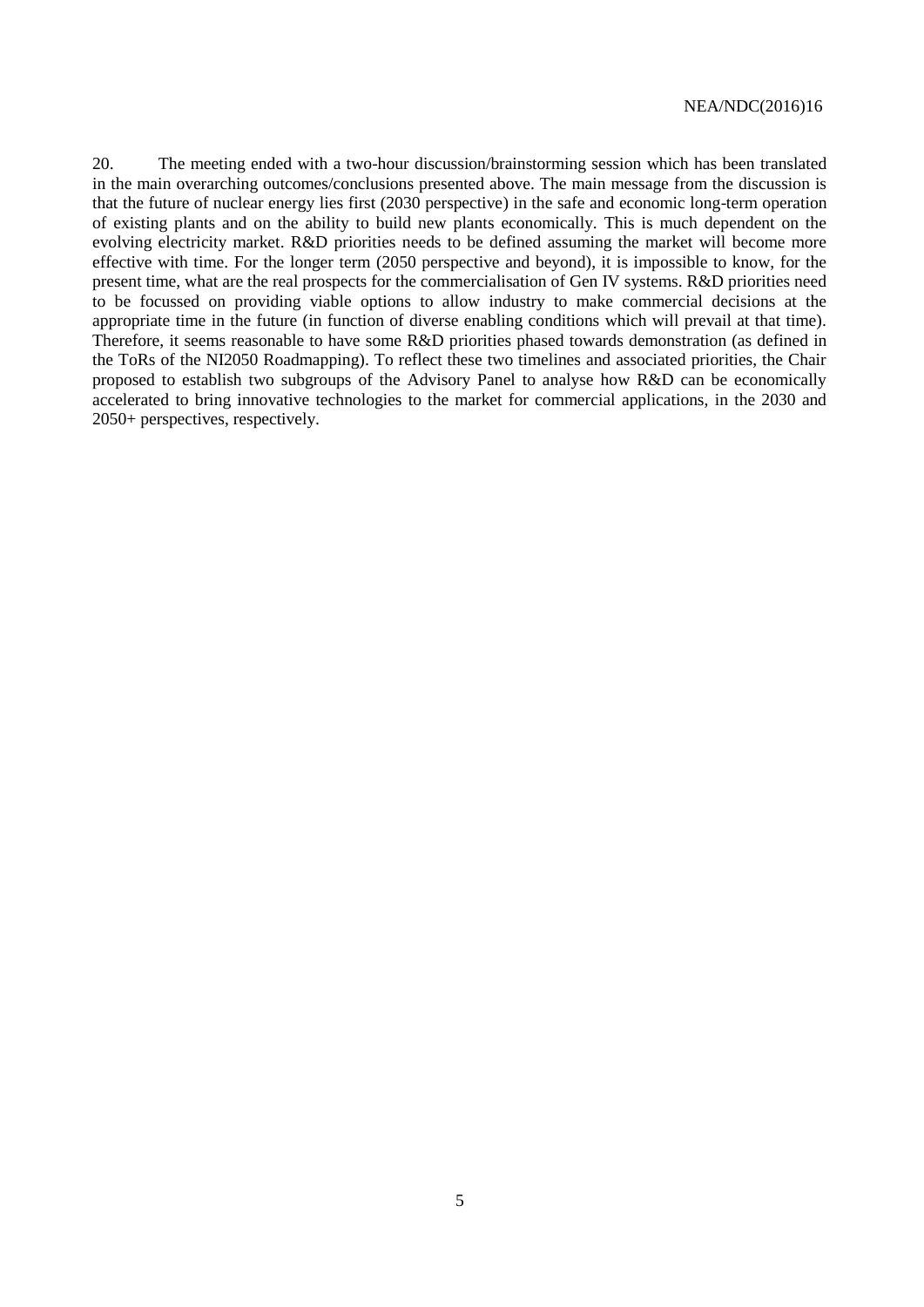#### **DETAILED AGENDA**

#### **DAY 1 - 20 June 2016** *(REGISTRATION starts at 13h00; MEETING starts at 13h30)*

#### **Slot 13h30 - 14h00**

- Item 1. Opening by the Chair and the Secretariat; Objective of the Meeting; State of Play and Access to NI2050 Website *Fiona Rayment and Secretariat*
- Item 2. Participants introduction, Proposal for Co-Chairs (Kathryn McCarthy and Franck Carré, in addition to Fiona Rayment) *All*
- Item 3. Brief State of Play of the Survey (Step 1 of NI2050); Preliminary Presentation of outcomes for a few countries *Secretariat*

#### **Slot 14h00-16h00 (Each subgroup gets 30 minutes presentation time and 10 minutes for focussed discussion)**

Item 4. Presentation of the consolidated outcomes of the Experts Meetings on Advanced Reactors and Fuels (Subgroups 1.2 and 2.2), and on Emerging Energy Systems (Group 4) Chairs/Co-Chairs: MM Baeten/Kamide, Mizuno/Lee, Tuomisto *Secretariat: D Henderson, S Cornet, M Deffrennes*

#### **Coffee Break 16h00 – 16h30**

#### **Slot 16h30 – 18h00**

- Item 5. Information on possible NEA consolidated inputs for NI2050 (from Nuclear Science Division Strategic Plan, Overview of Working Groups activities and reports, work in progress on consolidated perspective on R&D Infrastructures, Joint Projects in Science…) *Secretariat – Nuclear Science Division*
- Item 6. Information on the NEA NEST Initiative (Nuclear Education in Science and Technology Human Resources, Competence and Skills) and the link with NI2050 *Secretariat – Daniel Iracane NEA CNO*
- Item 7. Discussion on the outcomes of the Experts Meetings (Subgroups 1.2 and 2.2, and Group 4). Possible additional issues to be considered and way forward. Links with ongoing activities elsewhere (ia NEA). *All*

#### **Cocktail (The Atrium) 18h00 – 19h30**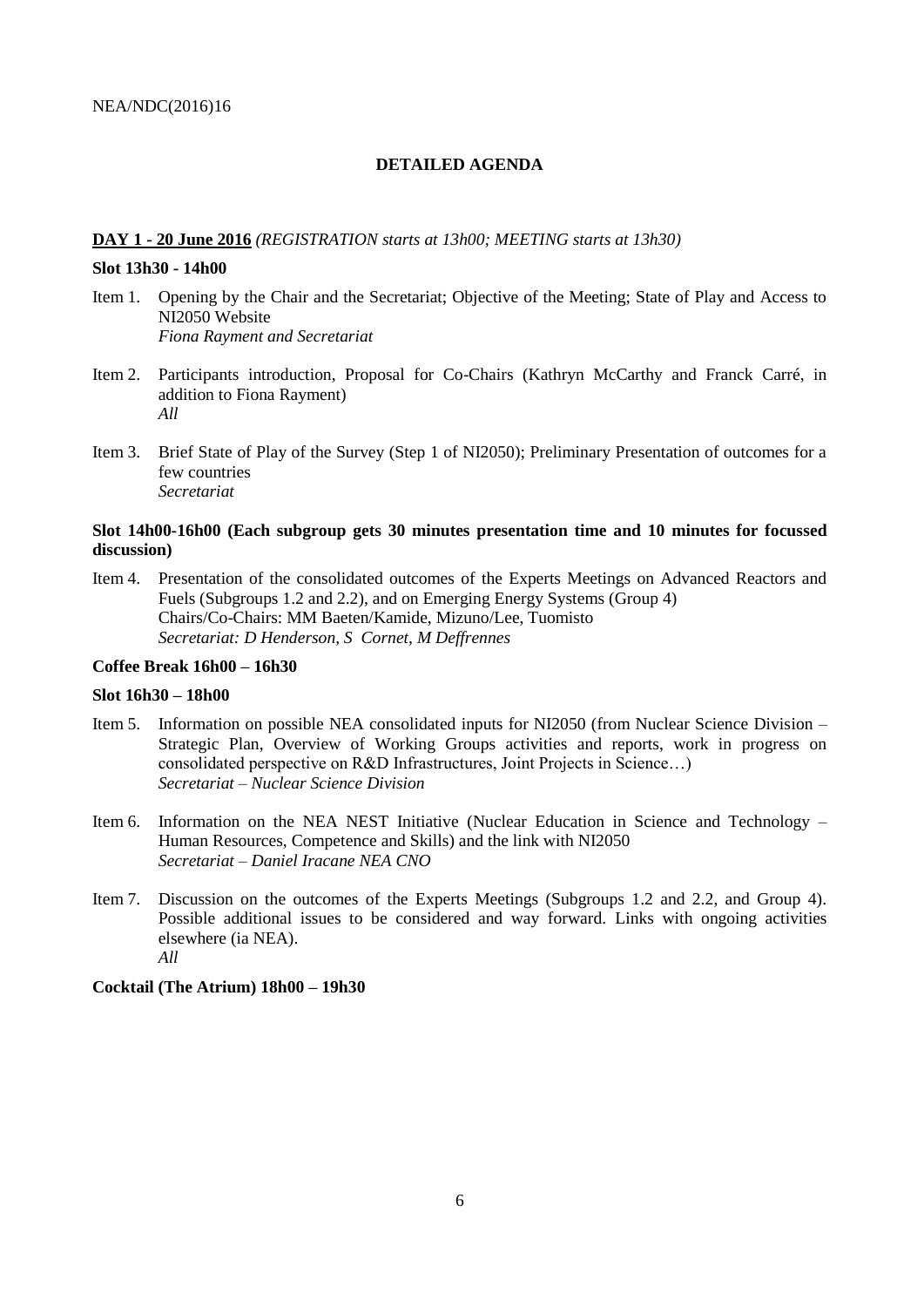#### **DAY 2 - 21 June 2016** *(MEETING Starts at 08h30; MEETING Ends at 16h00)*

#### **Slot 8h30 – 10h30**

- Item 8. Presentation of the consolidated outcomes of the Experts Meetings on Evolutionary Reactors and Fuels (Subgroups 1.1 and 2.1) *Chairs/Co-Chairs: Mr Bruna/Mrs Vernon, MM Napier/Song Secretariat: Mrs Ivanova, Mr Massara*
- Item 9. Information on possible NEA consolidated inputs for NI2050 (from Nuclear Safety Division: Strategic Plan, Overview of Working Groups activities and reports, Joint Projects in Safety…) *Secretariat – Nuclear Safety Division*

#### **Slot 10h30 - 12h30**

- Item 10. Presentation of the consolidated outcomes of the Experts Meetings on Decommissioning and Waste (Subgroups 3.1 and 3.2) *Chairs/Co-Chairs: MM Pieraccini/Schneider, MM Lalieux/McKinney Secretariat: Mrs Weber, Mrs Gillogly, Mr Lebedev*
- Item 11. Information on possible NEA consolidated inputs for NI2050 (from Radioactive Waste Management Division: Strategic Plan, Overview of Working Groups activities and reports, Joint Projects in Waste Management/Decommissioning…) *Secretariat – Nuclear Waste Division*

#### **Slot 12h30 – 13h00**

Item 12. Discussion on the outcomes of the Experts Meetings (Subgroups 1.1 and 2.1, 3.1 and 3.2). Possible additional issues to be considered and way forward. Links with ongoing activities elsewhere (ia NEA). *All*

#### **Lunch Break 13h00 – 14h00**

#### **Slot 14h00 – 16h00**

- Item 13. Brainstorming on the way forward and next steps for NI2050 to reach the ultimate goals. Need for additional dedicated "adhoc workshops": scope and organisation. *Intro by Chairs and Secretariat + All*
- Item 14. Conclusions. Planning of Activities. AOB. *Chairs and Secretariat*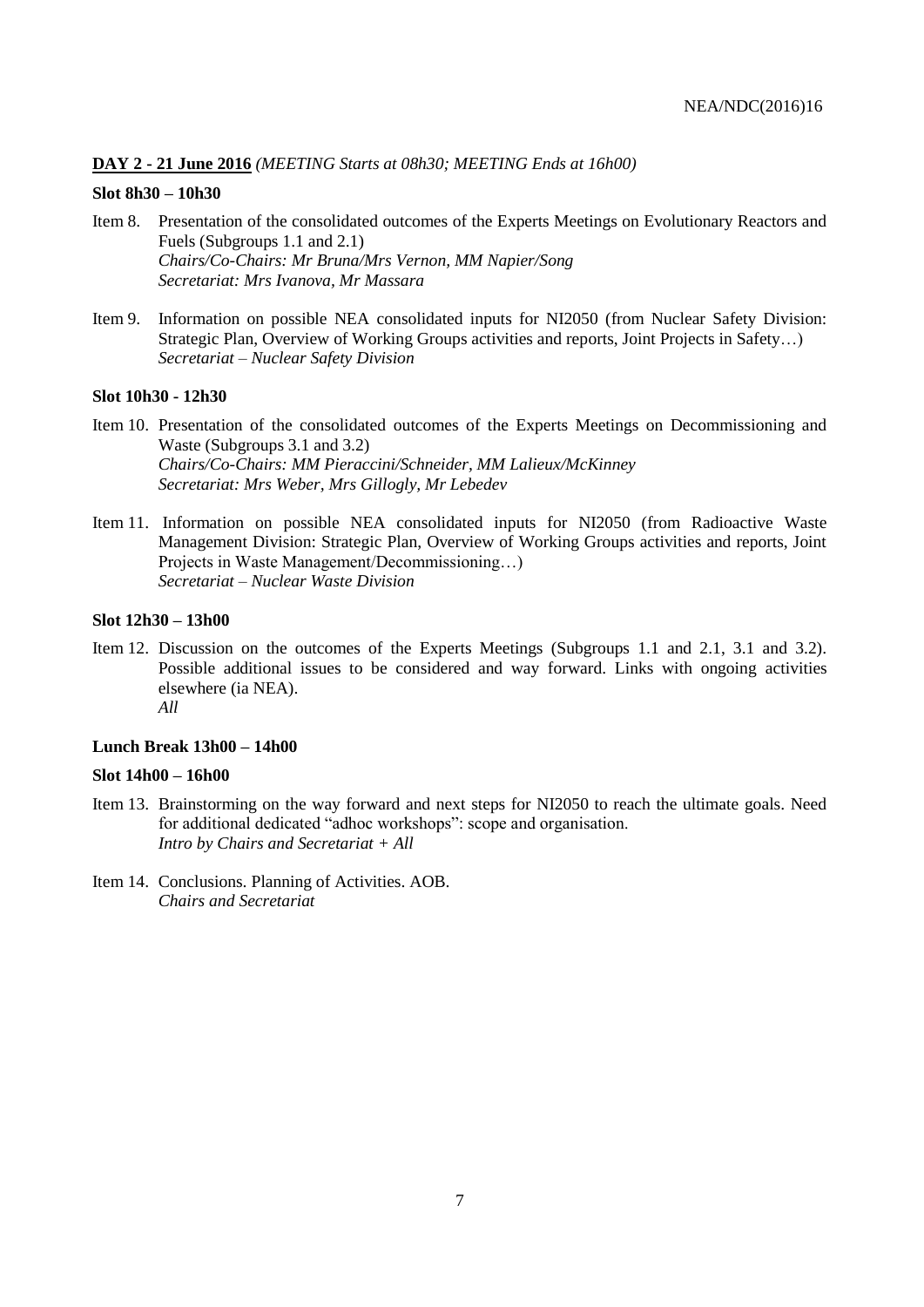## **LIST OF PARTICIPANTS**

| <b>BELGIUM</b>                                                                                                                                                                                          |                                                                            | Signature               |
|---------------------------------------------------------------------------------------------------------------------------------------------------------------------------------------------------------|----------------------------------------------------------------------------|-------------------------|
| <b>Hamid Aït ABDERRAHIM</b><br>Chairman, SNETP<br>Deputy Director, SCK CEN<br>200 Boeretang<br><b>BE-2400 Mol</b>                                                                                       | Tel: +32 14 33 25 96<br>haitabde@sckcen.be                                 | X                       |
| <b>Jean-Paul MINON</b><br>Directeur général, ONDRAF/NIRAS<br>Avenue des Arts, 14<br>B-1210 Brussels, Belgium                                                                                            | Tel: +32 2 212 10 13<br>jp.minon@nirond.be                                 | X                       |
| <b>Peter BAETEN</b><br>Institute Manager<br>Advanced Nuclear Systems Institute<br>Boeretang 200<br>2400 Mol, Belgium                                                                                    | Tel: +32 14 33 22 00<br>pbaeten@sckcen.be                                  | X                       |
| <b>CANADA</b>                                                                                                                                                                                           |                                                                            |                         |
| <b>Robert SPERANZINI</b><br>Office of the Principal Scientist<br>Canadian Nuclear Laboratories (CNL)<br>286 Plant Road<br>K0J 1J0 Chalk River Ontario, Canada                                           | Tel: +1 (613) 584 3311 ext. 43215<br>robert.speranzini@cnl.ca              | X                       |
| <b>FINLAND</b>                                                                                                                                                                                          |                                                                            |                         |
| <b>Harri TUOMISTO</b><br>Fortum Power<br>Keilaniementie 1, Espoo<br>P.O. Box 100<br>FI-00048 FORTUM                                                                                                     | Tel: + 358 (0) 5045 32464<br>harri.tuomisto@fortum.com                     | X                       |
| <b>FRANCE</b>                                                                                                                                                                                           |                                                                            |                         |
| <b>Fanny BAZILE</b><br><b>CEA DEN/EC</b><br>Bât. 121 Bureau 301A<br>Centre de Saclay<br>F-91191 Gif-sur-Yvette                                                                                          | Tel: +33 6 83 83 91 06<br>fanny.bazile@cea.fr                              | X                       |
| <b>Frank CARRE (Co-Chair)</b><br>Scientific Director, CEA<br>Nuclear Energy Division Blg. 121<br>F-91191 GIF-SUR-YVETTE CEDEX                                                                           | Tel: +(33 0) 1 69 08 63 41<br>franck.carre@cea.fr                          | X                       |
| Giovanni BRUNA<br>Scientific Director, Executive Office<br>Institut de radioprotection et de sûreté nucléaire<br>(IRSN)<br>31 Avenue de la Division Leclerc, B.P 17<br>F-92262 Fontenay-aux-Roses Cedex | Tel: +33 1 58 35 81 83<br>Mob: +33 6 88 68 37 73<br>giovanni.bruna@irsn.fr | $\overline{\mathbf{x}}$ |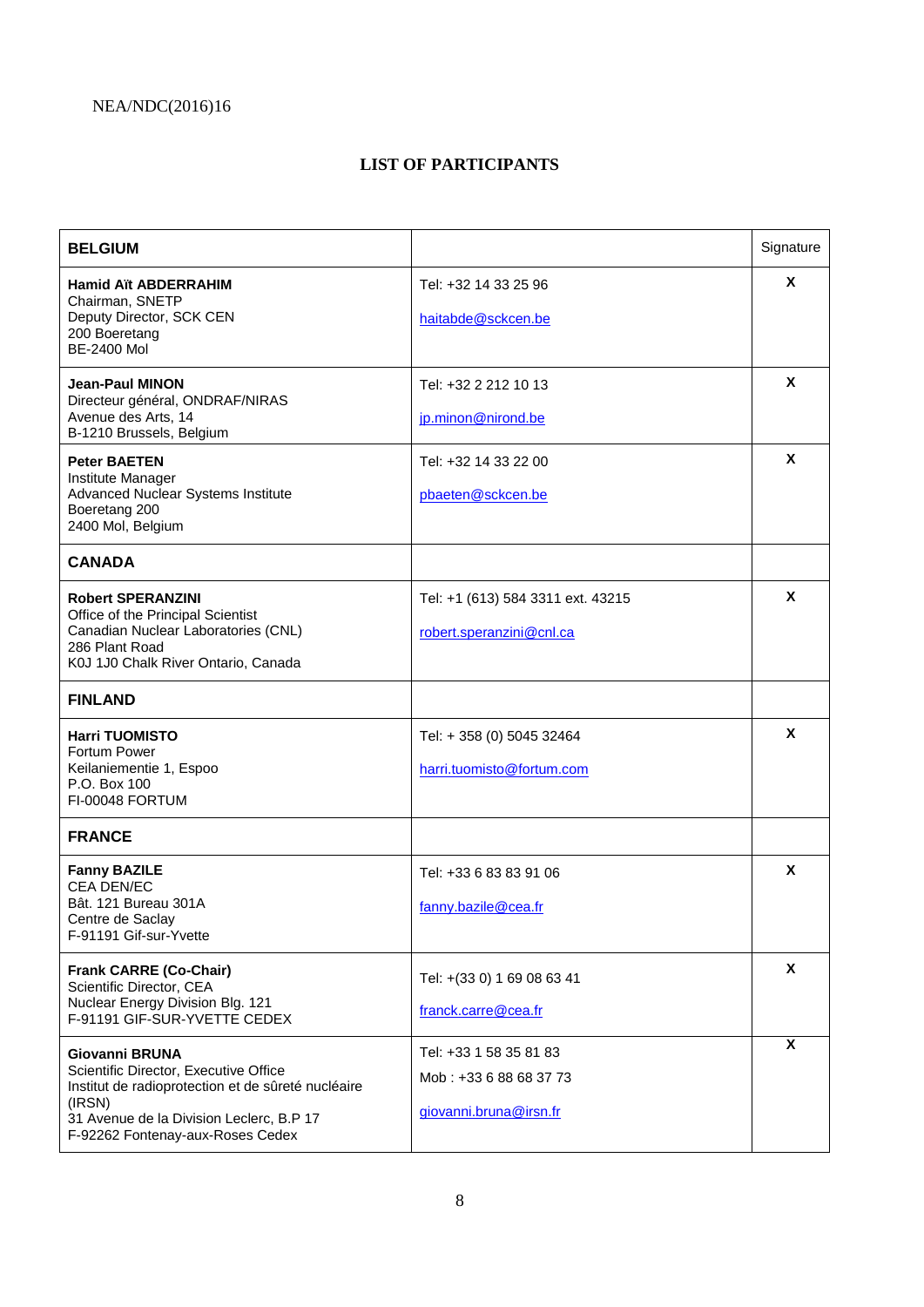| <b>Michel PIERACCINI</b><br>International Development Director, EDF<br>EDF DP2D - 154 Av. Thiers<br>69006 Lyon                                                                                                                                                   | Tel: +33 4 72 82 42 29                             | X |
|------------------------------------------------------------------------------------------------------------------------------------------------------------------------------------------------------------------------------------------------------------------|----------------------------------------------------|---|
|                                                                                                                                                                                                                                                                  | michel.pieraccini@edf.fr                           |   |
| <b>Noel CAMARCAT</b><br>Special Advisor for Nuclear R&D and International                                                                                                                                                                                        | Tel: +33 1 40 42 15 80                             | X |
| Issues, EDF<br>EDF - 22-30 avenue de Wagram, 75008 Paris                                                                                                                                                                                                         | noel.camarcat@edf.fr                               |   |
| <b>Pierre-Yves CORDIER</b><br>International Strategy Executive Director, CEA<br>Centre de Saclay<br>Batiment 121<br>91191 Gif-sur-Yvette                                                                                                                         | Tel: +33 1 69 08 29 52                             | X |
|                                                                                                                                                                                                                                                                  | Pierre-Yves.CORDIER@cea.fr                         |   |
| <b>JAPAN</b>                                                                                                                                                                                                                                                     |                                                    |   |
| <b>Hideki KAMIDE</b><br>Director General, JAEA                                                                                                                                                                                                                   | Tel: +81 29 267 4141                               | X |
| Advanced Fast Reactor Cycle System<br>Research and Development Center<br>Higashi-ibaraki-gun,<br>4002 Narita-cho, O-arai-machi<br>Ibaraki 311-1393                                                                                                               | kamide.hideki@jaea.go.jp                           |   |
| Shigeaki OKAJIMA<br>Director General, JAEA                                                                                                                                                                                                                       | Tel: +81 29 282 6775                               | X |
| 2-4 Shirakata-shirane, Tokai-mura, Naka-gun<br>319-1195 IBARAKI-KEN, Japan                                                                                                                                                                                       | okajima.shigeaki@jaea.go.jp                        |   |
| <b>Tomoyasu MIZUNO</b><br><b>Deputy Director General</b><br>Advanced Fast Reactor Cycle System R&D Centre,<br>Sector of Fast Reactor R&D<br>Japan Atomic Energy Agency (JAEA)<br>Tokai-Mura, Naka-gun,<br>(4002 Narita-cho, Oarai-machi)<br>319-1194 Ibaraki-ken | Tel: +81 29 282 9374<br>mizuno.tomoyasu@jaea.go.jp | X |
| <b>KOREA</b>                                                                                                                                                                                                                                                     |                                                    |   |
| Chan Bock LEE<br>Director, KAERI                                                                                                                                                                                                                                 | Tel: +82 42 868 2257                               | X |
| Next Generation Fuel Development Division<br>Daeduk-daero, Yuseong-gu<br>989-111 Daejeon, Korea                                                                                                                                                                  | cblee@kaeri.re.kr                                  |   |
| <b>Ik JEONG</b><br>Team Head, KAERI                                                                                                                                                                                                                              | Tel: +82 42 868 8699                               | X |
| 989-11 Daedeok-daero, Yuseong-gu<br>305-353 Dajeon, Korea                                                                                                                                                                                                        | ikjeong@kaeri.re.kr                                |   |
| <b>POLAND</b>                                                                                                                                                                                                                                                    |                                                    |   |
| <b>Grzegorz WROCHNA</b><br>Director, National Center for Nuclear Research                                                                                                                                                                                        | Tel: +48 22 273 10 01                              | X |
| Narodowe Centrum Badan Jadrowych ul. Andrzeja<br>Soltana 7<br>05-400 Otwock-Swierk, Poland                                                                                                                                                                       | grzegorz.wrochna@ncbj.gov.pl                       |   |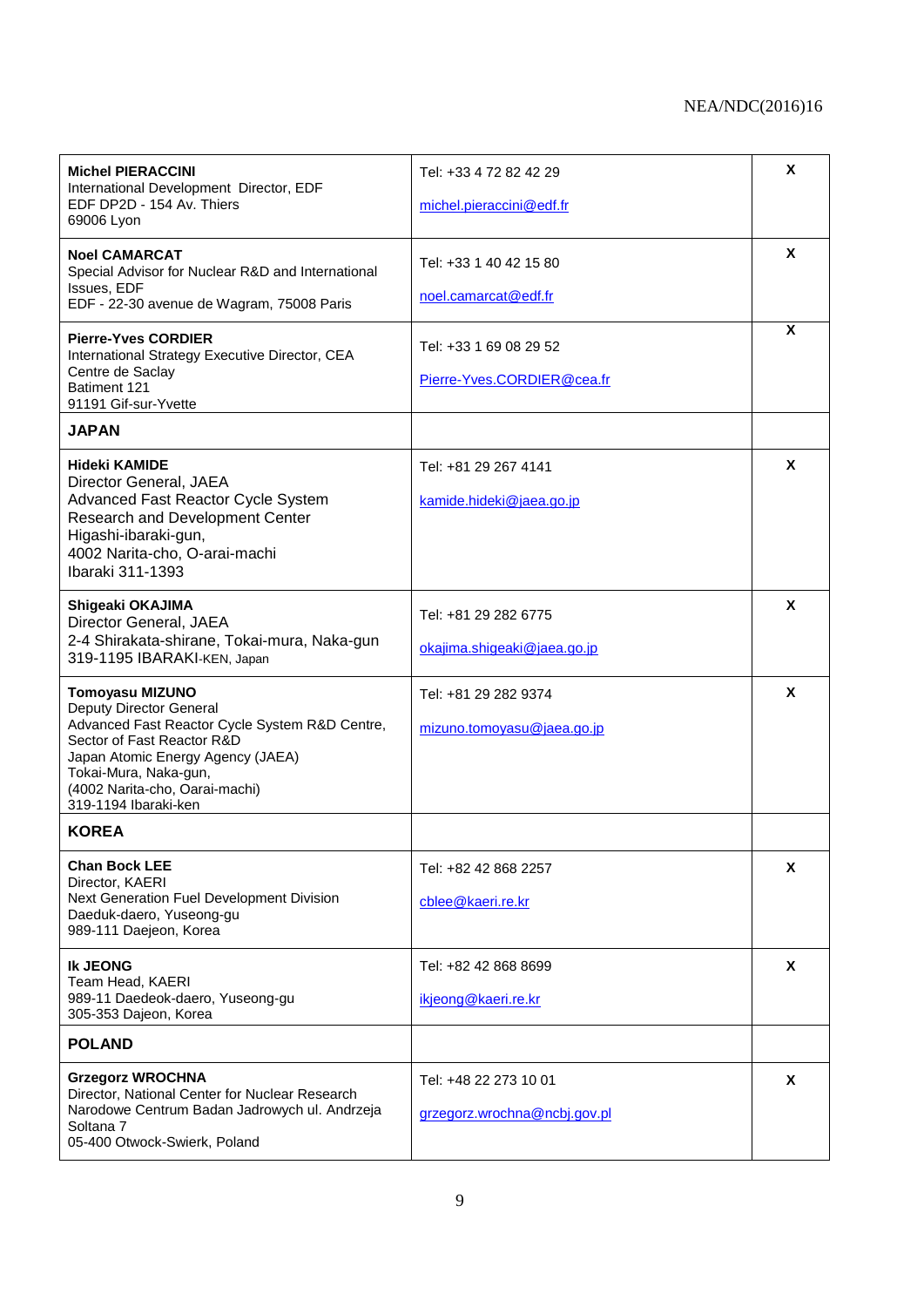| <b>RUSSIAN FEDERATION</b>                                                                                                                                                                                        |                                                    |   |
|------------------------------------------------------------------------------------------------------------------------------------------------------------------------------------------------------------------|----------------------------------------------------|---|
| Anzhelika KHAPERSKAYA<br>Advisor, Rosatom<br>24, BOLSHAYA ORDYNKA<br>119017 Moscow<br><b>Russian Federation</b>                                                                                                  | Tel: +7 499 949 43 44<br>AVKhaperskaya@rosatom.ru  | X |
| <b>SPAIN</b>                                                                                                                                                                                                     |                                                    |   |
| Enrique Miguel GONZALEZ-ROMERO<br>Head, CIEMAT<br>Av. Complutense 22 Dept. Fission Nuclear - Edif. 17<br>28040 Madrid<br>Spain                                                                                   | Tel: +34 91 346 6120<br>enrique.gonzalez@ciemat.es | X |
| <b>UNITED KINGDOM</b>                                                                                                                                                                                            |                                                    |   |
| <b>Emma VERNON</b><br>Business Manager,<br>UK National Nuclear Laboratory<br>5th Floor Chadwick house, Warrington Road,<br><b>Birchwood Park</b><br>WA3 6AE Warrington<br>United Kingdom                         | Tel: +44 1925 289808<br>emma.p.vernon@nnl.co.uk    | X |
| <b>Fiona RAYMENT (Chair)</b><br>Director, Fuel Cycle Solutions<br>National Nuclear Laboratory<br>5th Floor Chadwick House<br><b>Birchwood Park</b><br><b>WA36AS Warrington Lancashire</b>                        | Tel: +44 1925 289869<br>fiona.e.rayment@nnl.co.uk  | X |
| <b>James MCKINNEY</b><br>Head of Integrated Waste Management<br><b>Nuclear Decommissioning Authority</b><br>Herdus House Westlakes Science and Technology<br>Park<br>CA24 3HU Moor Row Cumbria                   | Tel: +44 1925 802175<br>james.mckinney@nda.gov.uk  | X |
| <b>Stephen NAPIER</b><br><b>Head of International Technical Relations</b><br>UK National Nuclear Laboratory<br><b>NNL Preston Laboratory</b><br>Springfields Works, Salwick<br>PR4 0XJ Preston<br>United Kingdom | Tel: +44 1772762240<br>steve.t.napier@nnl.co.uk    | X |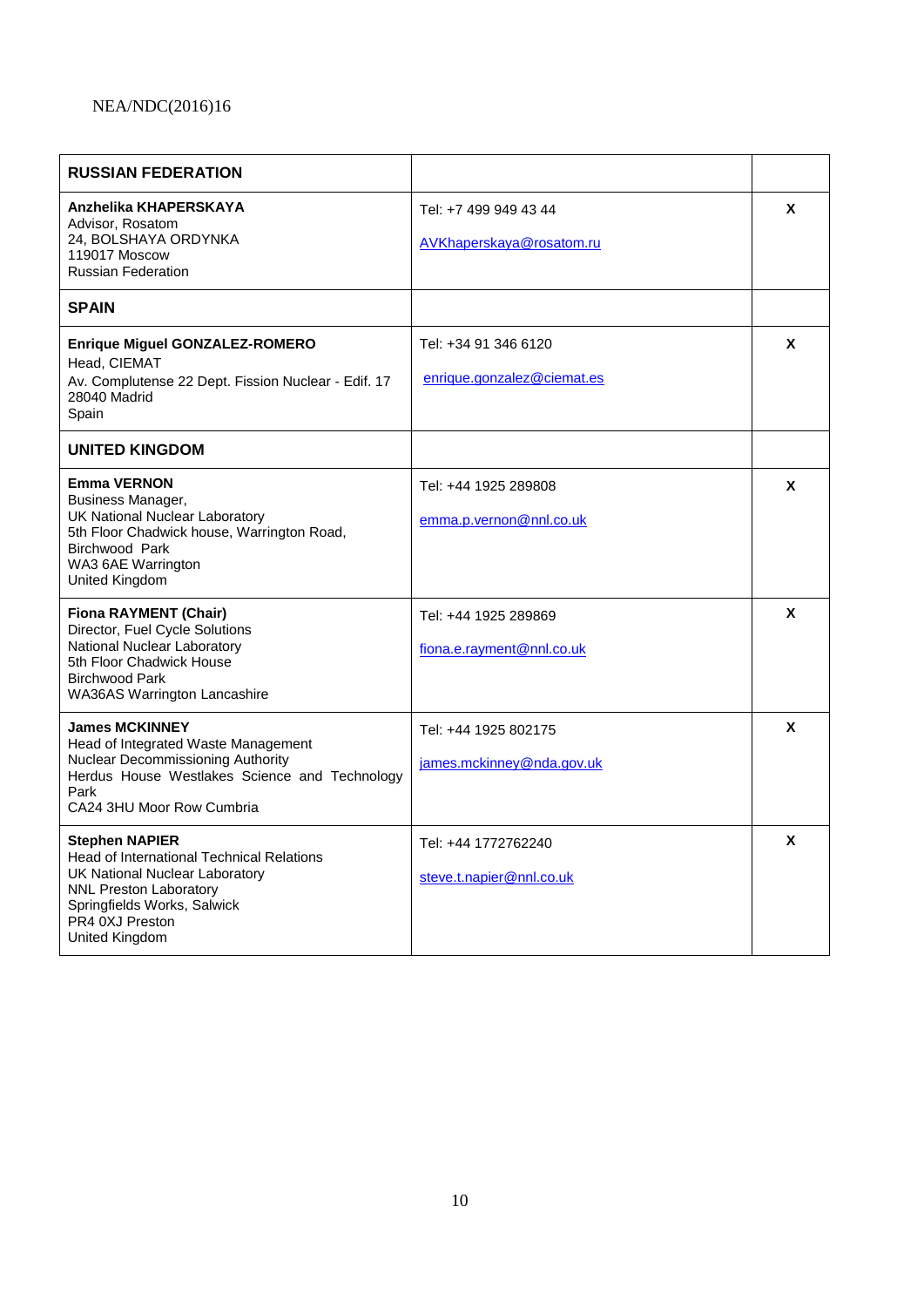| <b>UNITED STATES</b>                                                                                                                                              |                                                         |          |
|-------------------------------------------------------------------------------------------------------------------------------------------------------------------|---------------------------------------------------------|----------|
| <b>John HERCZEG</b><br>U.S. Dept. of Energy<br>Office of Nuclear Energy-(NE-5)<br>1000 Independence Avenue<br>Washington, D.C. 20585                              | Tel: +1 301 903 3456<br>john.herczeg@nuclear.energy.gov | X        |
| Kathryn MCCARTHY (Co-Chair)<br>Deputy Associate Laboratory Director<br>Idaho National Laboratory<br>PO Box 1625<br>83415-3860 Idaho Falls ID                      | Tel: +1 (208) 526-9392<br>Kathryn.Mccarthy@inl.gov      | X        |
| <b>Kemal PASAMEHMETOGLU</b><br>Associate Laboratory Director<br>Idaho National Laboratory<br>PO BOX 1625, MS 3860<br>83415 Idaho Falls ID<br><b>United States</b> | Tel: +1 208 526 5305<br>kemal.pasamehmetoglu@inl.gov    | X        |
| <b>OTHERS</b>                                                                                                                                                     |                                                         |          |
| <b>Dominique HITTNER</b><br>R&D Management<br>38 Rue des caves du roi<br>92310 - SEVRES<br>France                                                                 | Tel: +33 6 68 68 62 70<br>htr92@outlook.com             | X        |
| <b>Hark Rho KIM</b><br>Senior Vice President, KAERI<br>989-111 Daedeok-Daero, Yuseong-Gu<br>Daejeon City, Rep. of Korea                                           | Tel: +82 42 868 2285<br>hrkim@kaeri.re.kr               | X        |
| <b>Henri PELIN</b><br><b>World Nuclear Association</b><br>Tower House,<br>10 Southampton Street<br>WC2E 7HA London, ROYAUME-UNI                                   | Tel: +44 20 7451 1565<br>henri.pelin@world-nuclear.org  | X        |
| <b>Thierry DUJARDIN</b><br>2 rue du Général Cordonnier<br>92200 Neuilly sur Seine<br>France                                                                       | Tel: +33 (0)6 74 20 00 42<br>thdujardin@free.fr         | X        |
| EC                                                                                                                                                                |                                                         |          |
| <b>Roger GARBIL</b><br>21, Rue du Champs de Mars<br>BE-1049 Bruxelles<br>Belgium                                                                                  | Tel: +32 2 29 92 496<br>roger.garbil@ec.europa.eu       | <b>X</b> |
| <b>Said ABOUSAHL</b><br>Head of Unit<br>Rue du Champ de Mars, 21<br>CDMA 04/180<br>BE-Brussels, 1050                                                              | Tel: +32 2 2990 133<br>said.abousahl@ec.europa.eu       | X        |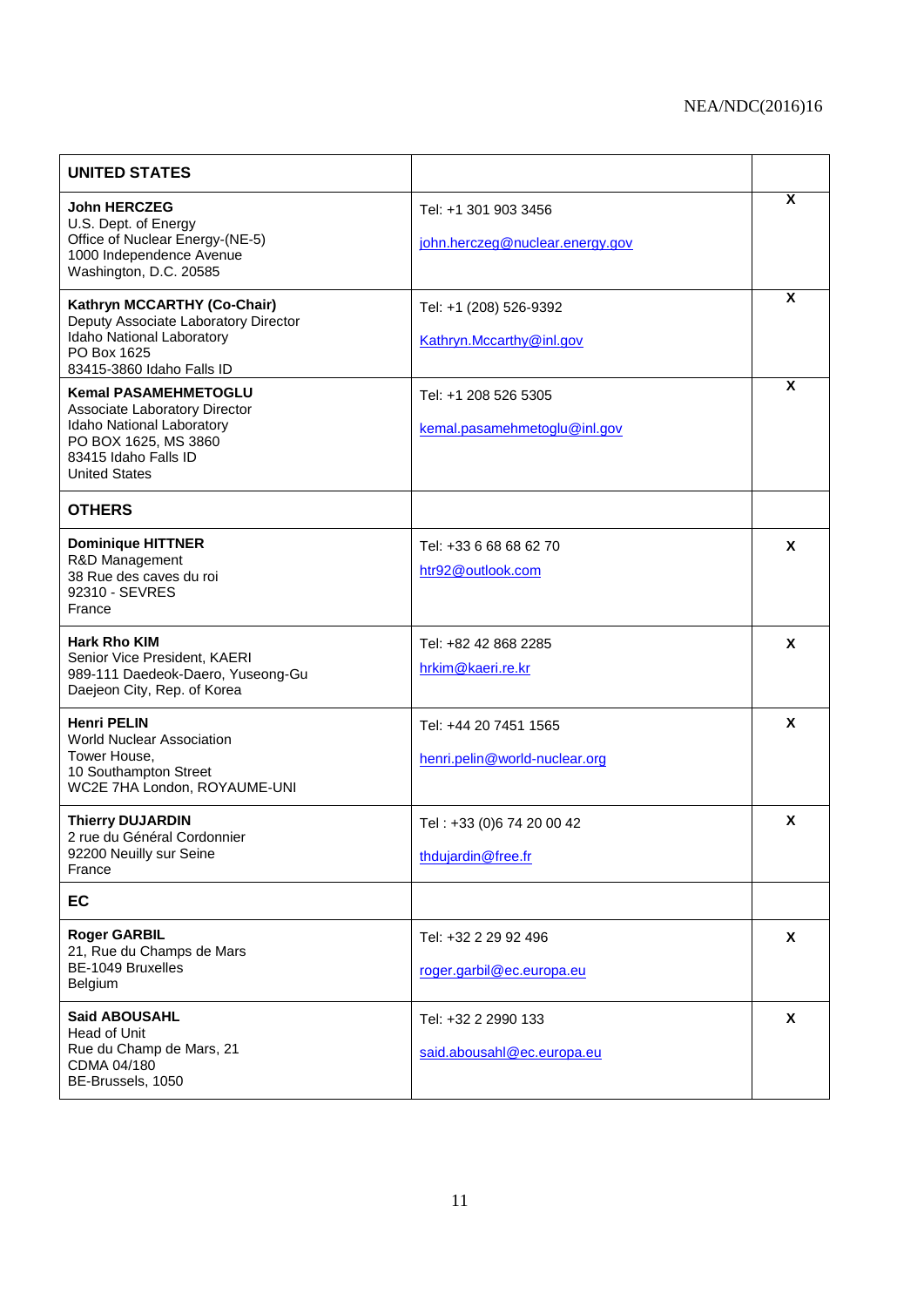| <b>IAEA</b>                                                                                                                                                       |                                                                                 |   |
|-------------------------------------------------------------------------------------------------------------------------------------------------------------------|---------------------------------------------------------------------------------|---|
| <b>Stefano MONTI</b><br><b>Section Head</b><br>Nuclear Power Technology Development Section<br>Department of Nuclear energy<br>Wagramer Strasse 5, AU-1400 Vienna | Tel: +43 1 2600 22812<br>s.monti@iaea.org                                       | X |
| <b>NEA</b>                                                                                                                                                        |                                                                                 |   |
| <b>William Magwood</b><br><b>NEA</b>                                                                                                                              | Tel: +33 (0) 1 45 24 10 00<br>william.magwood@oecd.org                          |   |
| <b>Daniel Iracane</b><br><b>NEA</b>                                                                                                                               | Tel: +33 (0) 1 45 24 10 04<br>daniel.iracane@oecd.org                           |   |
| Liudmila N. ANDREEVA-ANDRIEVSKAYA<br><b>NEA</b>                                                                                                                   | Tel: +33 (0) 1 45 24 11 01<br>Liudmila.ANDREEVA-ANDRIEVSKAYA@oecd.org           |   |
| Jaejoo HA<br>NEA/DEV                                                                                                                                              | Tel: +33 (0) 1 45 24 10 60<br>jaejoo.ha@oecd.org                                |   |
| <b>Marc DEFFRENNES</b><br>NEA/DEV                                                                                                                                 | Tel: +33 (0) 1 45 24 10 68<br>marc.deffrennes@oecd.org                          |   |
| <b>David HENDERSON</b><br>NEA/DEV                                                                                                                                 | Tel: +33 (0) 1 45 24 10 62<br>David.henderson@oecd.org                          |   |
| Jae Man NOH                                                                                                                                                       | Tel: +33 (0) 1 45 24 11 34                                                      |   |
| NEA/DEV<br><b>Henri PAILLERE</b>                                                                                                                                  | jaeman.noh@oecd.org<br>Tel: +33 (0) 1 45 24 10 67                               |   |
| NEA/DEV<br><b>Jim GULLIFORD</b><br><b>NEA/SCI</b>                                                                                                                 | Henri.PAILLERE@oecd.org<br>Tel: +33 (0) 1 45 24 10 72<br>Jim.qulliford@oecd.org |   |
| <b>Simone MASSARA</b><br><b>NEA/SCI</b>                                                                                                                           | Tel: +33 (0) 1 45 24 10 85<br>Simone.MASSARA@oecd.org                           |   |
| <b>Tatiana IVANOVA</b><br><b>NEA/SCI</b>                                                                                                                          | Tel: +33 (0) 1 45 24 11 70<br>Tatiana.ivanova@oecd.org                          |   |
| <b>Axel BREEST</b><br><b>NEA/SAF</b>                                                                                                                              | Tel: +33 (0) 1 45 24 10 56<br>Axel.breest@oecd.org                              |   |
| <b>Ho NIEH</b><br>NEA/SAF                                                                                                                                         | Tel: +33 (0) 1 45 24 11 58<br>Ho.NIEH@oecd.org                                  |   |
| Inge WEBER<br>NEA/RAD                                                                                                                                             | Tel: +33 (0) 1 45 24 10 44<br>Inge.WEBER@oecd.org                               |   |
| Mari GILLOGLY<br>NEA/RAD                                                                                                                                          | Tel: +33 (0) 1 45 24 11 09<br>Mari.gillogly@oecd.org                            |   |
| <b>Michael SIEMANN</b><br>NEA/RAD                                                                                                                                 | Tel: +33 (0) 1 45 24 10 40<br>Michael.siemann@oecd.org                          |   |
| <b>Vladimir LEBEDEV</b><br>NEA/RAD                                                                                                                                | Tel: +33 (0) 1 45 24 11 43<br>Vladimir.LEBEDEV@oecd.org                         |   |